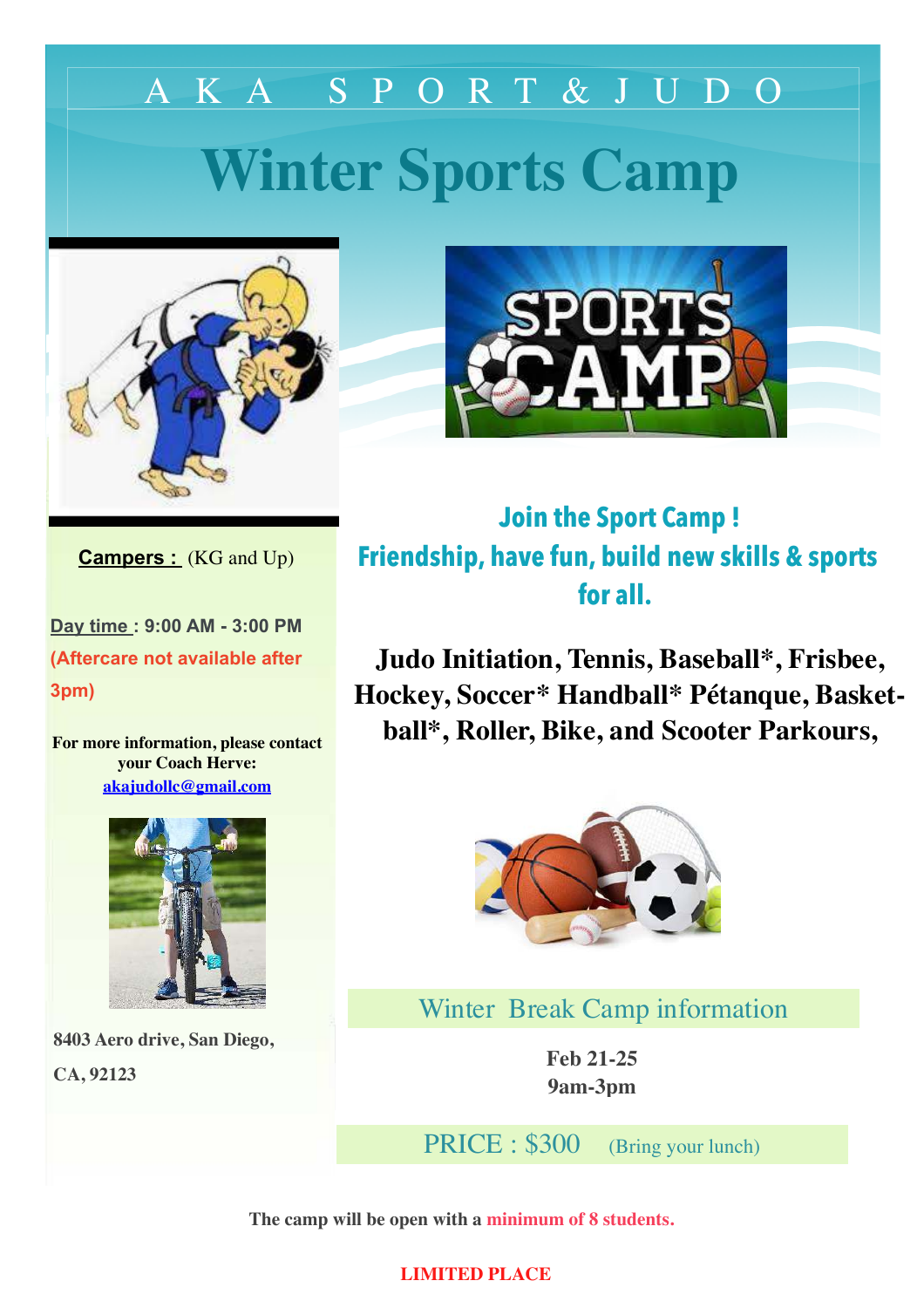## AKA JUDO LLC & SPORTS

## **WINTER SPORTS CAMP REGISTRATION FORM (FEB 21-25)**

Student Name :

Date of birth :

Guardian/Parents Name :

Address :

Phone  $\# 1$ : Phone  $\# 2$  Email:

WINTER SPORTS CAMP

| <b>Winter Camp</b> | Feb 21-25 |
|--------------------|-----------|
| \$300              |           |
|                    |           |

\$ check payable to AKA JUDO LLC Check Number :

VENMO :



The complete registration form and the waiver must be returned. **(All fees paid will not be refunded after registration)** 

**Date :** Parents signature :